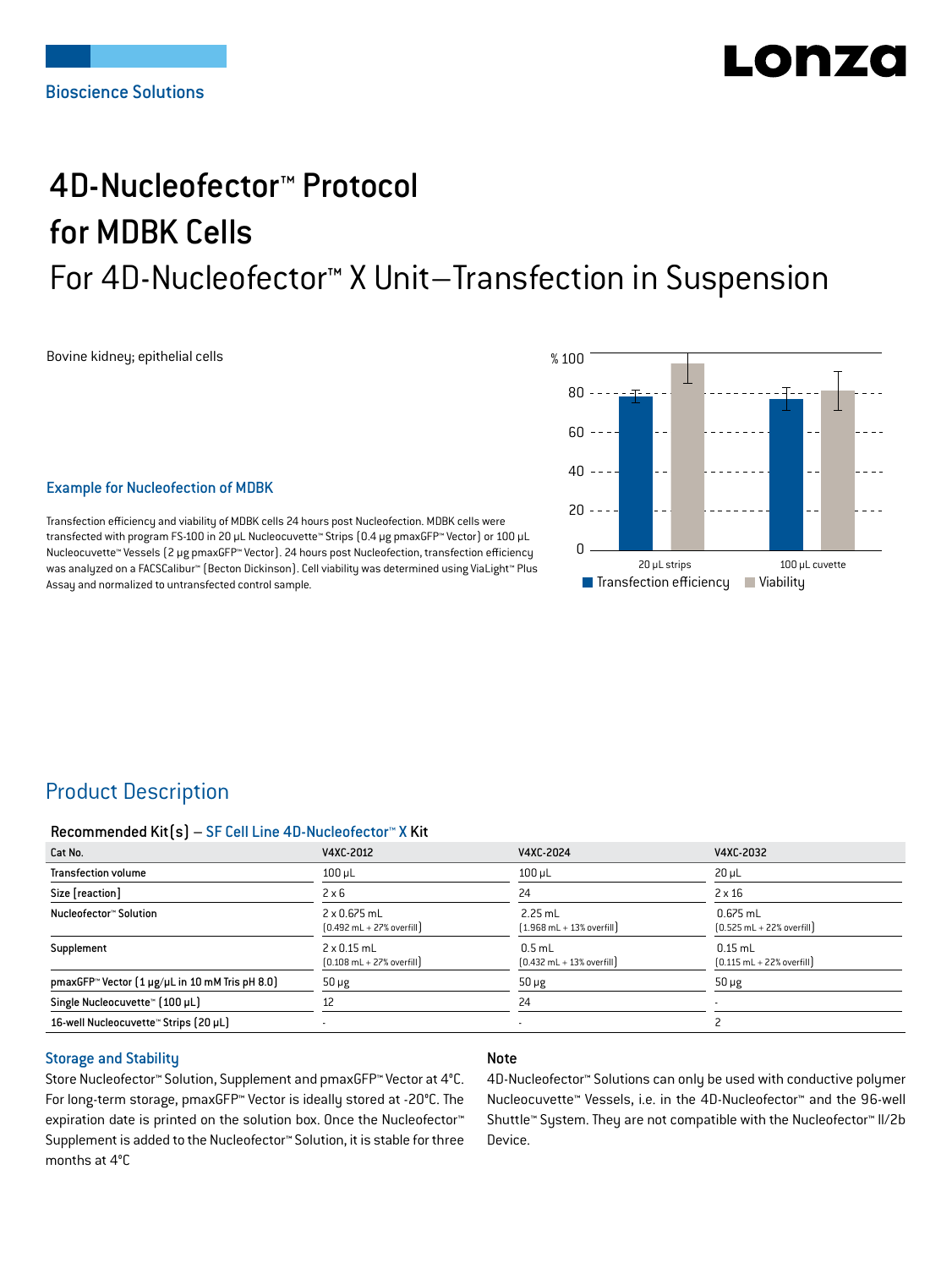## Required Material

#### Note

Please make sure that the supplement is added to the Nucleofector<sup>™</sup> Solution prior to use. For preparing aliquots, mix Nucleofector™ Solution and Supplement in a ratio of 4.5 : 1 (see Table 1).

- 4D-Nucleofector™ System (4D-Nucleofector™ Core and X Unit)
- Supplemented 4D-Nucleofector™ Solution at room temperature
- Supplied 100 µL single Nucleocuvette™ or 20 µL 16-well Nucleocuvette™ Strips
- Compatible tips for 20 µL Nucleocuvette™ Strips: epT.I.P.S. [US/ CDN: Eppendorf North America, Cat. No. 2491.431, Rest of World: Eppendorf AG, Cat. No. 0030073.266], Matrix TallTips™ [Matrix Technologies Corp., Cat. No. 7281] or LTS Tips [Rainin Instrument, LLC, Cat. No. SR-L10F, SR/SS-L250S, SR/SS-L300S]. Before using other types of pipette tips, please ensure they reach the bottom of the Nucleocuvette™ wells without getting stuck
- Supplied pmaxGFP™ Vector, stock solution 1 μg/μL

#### Note

When using pmaxGFP™ Vector as positive control, dilute the stock solution to an appropriate working concentration that allows pipetting of the recommended amounts per sample (see Table 3). Make sure that the volume of substrate solution added to each sample does not exceed 10% of the total reaction volume (2 μL for 20 μL reactions; 10 μL for 100 μL reactions).

- Substrate of interest, highly purified, preferably by using endotoxin-free kits; A260:A280 ratio should be at least 1.8
- Cell culture plates of your choice
- For detaching cells: 0.5 mg/mL Trypsin and 0.2 mg/mL EDTA in PBS and supplemented culture media or PBS/0.5% BSA
- Culture medium: Minimum Essential Medium (Eagle) [Lonza; Cat. No. BE12-662F] supplemented with 1 mM sodium pyruvate, 0.1 mM nonessential amino acids and 1.5 g/L sodium bicarbonate , 10% Horse serum, 100 μg/mL streptomycin, 100U/mL penicillin, 2mM Ultraglutamine 1 [Lonza; Cat. No. BE17-605E/U1]
- Prewarm appropriate volume of culture medium to 37°C (see Table 2)
- Appropriate number of cells/sample (see Table 3)

## 1. Pre Nucleofection

#### Cell culture recommendations

- 1.1 Replace media every 2 3 days
- 1.2 Passage cells 3 times a week. A subculture ratio of 1:5 to 1:8 is recommended
- 1.3 Seed out  $2 2.5 \times 10^6$  cells/cm<sup>2</sup>
- 1.4 Subculture 2 3 days before Nucleofection with a ratio of 1:5 to 1:8

#### **Trypsinization**

- 1.5 Remove media from the cultured cells and wash cells once with an appropriate volume of PBS
- 1.6 For harvesting, incubate the cells ~5 minutes at 37°C with an appropriate volume of indicated trypsinization reagent (please see required material)
- 1.7 Neutralize trypsinization reaction with supplemented culture medium or PBS/0.5% BSA once the majority of the cells (>90 %) have been detached

## 2. Nucleofection

For Nucleofection sample contents and recommended Nucleofector™ Program, please refer to Table 3.

- 2.1 Please make sure that the entire supplement is added to the Nucleofector™ Solution
- 2.2 Start 4D-Nucleofector™ System and create or upload experimental parameter file (for details see device manual)
- 2.3 Select/Check for the appropriate Nucleofector™ Program (see Table 3)
- 2.4 Prepare cell culture plates by filling appropriate number of wells with desired volume of recommended culture media (see Table 4) and pre-incubate/equilibrate plates in a humidified 37°C/5% CO<sub>2</sub> incubator
- 2.5 Pre-warm an aliquot of culture medium to 37°C (see Table 4)
- 2.6 Prepare plasmid DNA or pmaxGFP™ Vector or siRNA (see Table 3)
- 2.7 Harvest the cells by trypsinization (please see  $1.5 1.7$ )
- 2.8 Count an aliquot of the cells and determine cell density
- 2.9 Centrifuge the required number of cells (see Table 3) at 90xg for 10 minutes at room temperature. Remove supernatant completely
- 2.10 Resuspend the cell pellet carefully in room temperature 4D-Nucleofector™ Solution (see Table 3)
- 2.11 Prepare mastermixes by dividing cell suspension according to number of substrates
- 2.12 Add required amount of substrates to each aliquot (max. 10% of final sample volume)
- 2.13 Transfer mastermixes into the Nucleocuvette™ Vessels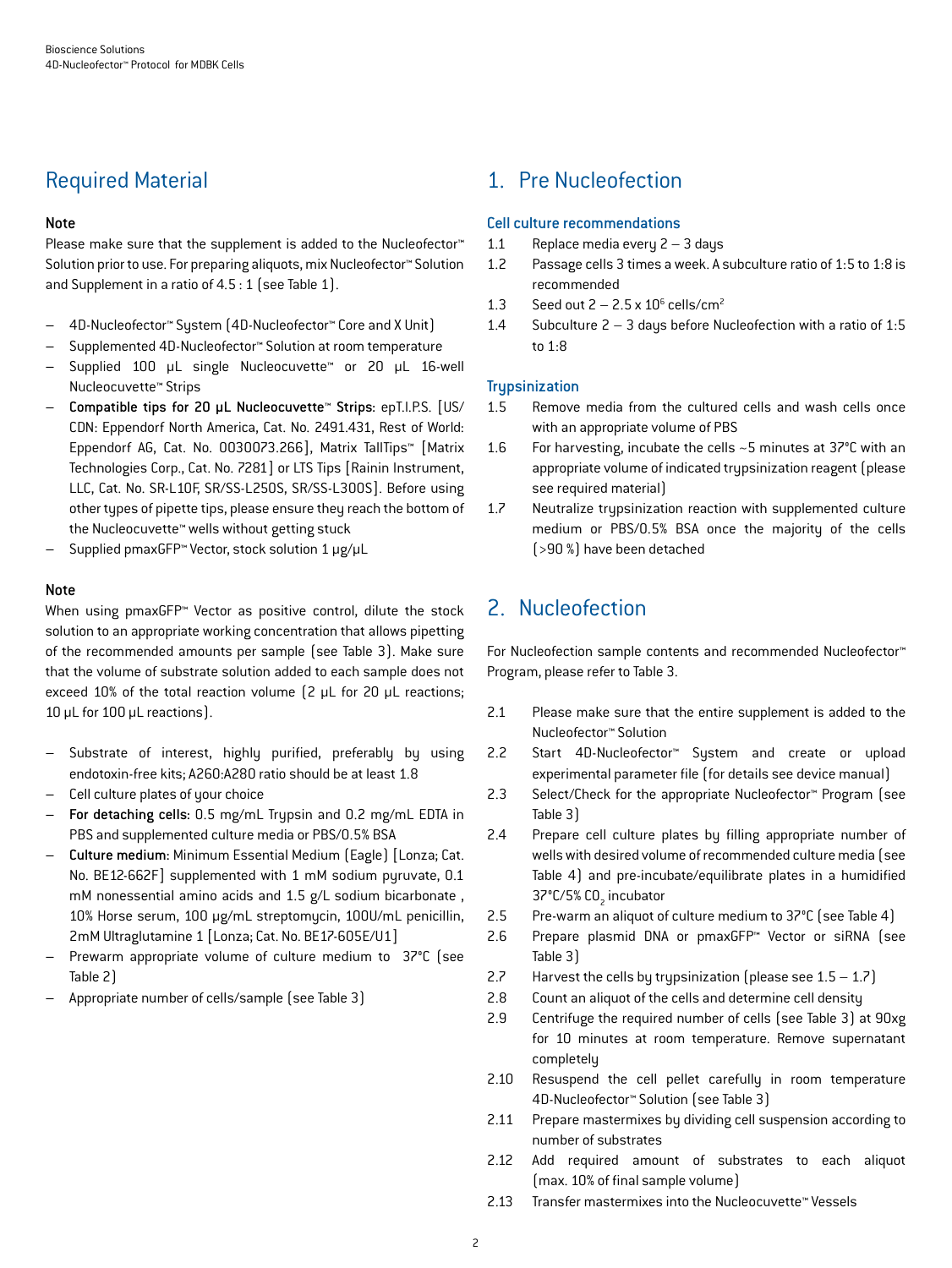#### Note

As leaving cells in Nucleofector™ Solution for extended periods of time may lead to reduced transfection efficiency and viability it is important to work as quickly as possible. Avoid air bubbles while pipetting

- 2.14 Gently tap the Nucleocuvette™ Vessels to make sure the sample covers the bottom of the cuvette
- 2.15 Place Nucleocuvette™ Vessel with closed lid into the retainer of the 4D-Nucleofector™ X Unit. Check for proper orientation of the Nucleocuvette™ Vessel
- 2.16 Start Nucleofection Process by pressing "Start" on the display of the 4D-Nucleofector™ Core Unit (for details, please refer to the device manual)
- 2.17 After run completion, carefully remove the Nucleocuvette™ Vessel from the retainer
- 2.18 Resuspend cells with pre-warmed medium (for recommended volumes see Table 2). Mix cells by gently pipetting up and down two to three times. When working with the 100 µL Nucleocuvette™ use the supplied pipettes and avoid repeated aspiration of the sample
- 2.19 Plate desired amount of cells in culture system of your choice (for recommended volumes see Table 2).

## 3. Post Nucleofection

3.1 Incubate the cells in humidified  $37^{\circ}$ C/5% CO<sub>2</sub> incubator until analysis. Gene expression or down regulation, respectively, is often detectable after only  $4 - 8$  hours

#### Table 1: Volumes required for a single reaction

|                                  | 100 µL Single Nucleocuvette™ | 20 µL Nucleocuvette™ Strip |
|----------------------------------|------------------------------|----------------------------|
| Volume of Nucleofector™ Solution | 82 µL                        | 16.4 uL                    |
| <b>Volume of Supplement</b>      | 18 µL                        | $3.6$ µL                   |

#### Table 2: Required amounts of cells and media for Nucleofection

|                                               |                                    | 100 µL Single Nucleocuvette™            | 20 µL Nucleocuvette™ Strip |
|-----------------------------------------------|------------------------------------|-----------------------------------------|----------------------------|
| Culture plate format                          |                                    | 6-well plate                            | 96-well plate              |
| Culture medium                                | Pre-filled in plate                | $1000$ µL                               | $175$ µL                   |
|                                               | Added to sample post Nucleofection | $400 \mu L$                             | $80 \mu L$                 |
| Volume of sample transferred to culture plate |                                    | complete sample (use supplied pipettes) | $25 \mu L$                 |
| Final culture volume                          |                                    | 1500 µL                                 | $200 \mu L$                |

#### Table 3: Contents of one Nucleofection sample and recommended program

|                               |                                         | 100 µL Single Nucleocuvette™                                      | 20 µL Nucleocuvette™ Strip                                        |
|-------------------------------|-----------------------------------------|-------------------------------------------------------------------|-------------------------------------------------------------------|
| Cells                         |                                         | $0.5 \times 10^{6}$                                               | $1 \times 10^{5}$                                                 |
|                               |                                         | (Lower or higher cell numbers may influence transfection results) | [Lower or higher cell numbers may influence transfection results] |
| Substrate*                    | pmaxGFP™ Vector                         | $2 \mu g$                                                         | $0.4 \mu g$                                                       |
| <b>or</b>                     | plasmid DNA (in H <sub>3</sub> O or TE) | $1-5 \mu g$                                                       | $0.2-1\mu$ g                                                      |
| <b>or</b>                     | siRNA                                   | 30-300 nM siRNA (3-30 pmol/sample)                                | 30-300 nM siRNA [0.6-6 pmol/sample]                               |
| SF4D-Nucleofector™ X Solution |                                         | $100 \mu L$                                                       | $20 \mu L$                                                        |
| Program                       |                                         | FS-100                                                            | FS-100                                                            |

\* Volume of substrate should comprise maximum 10% of total reaction volume